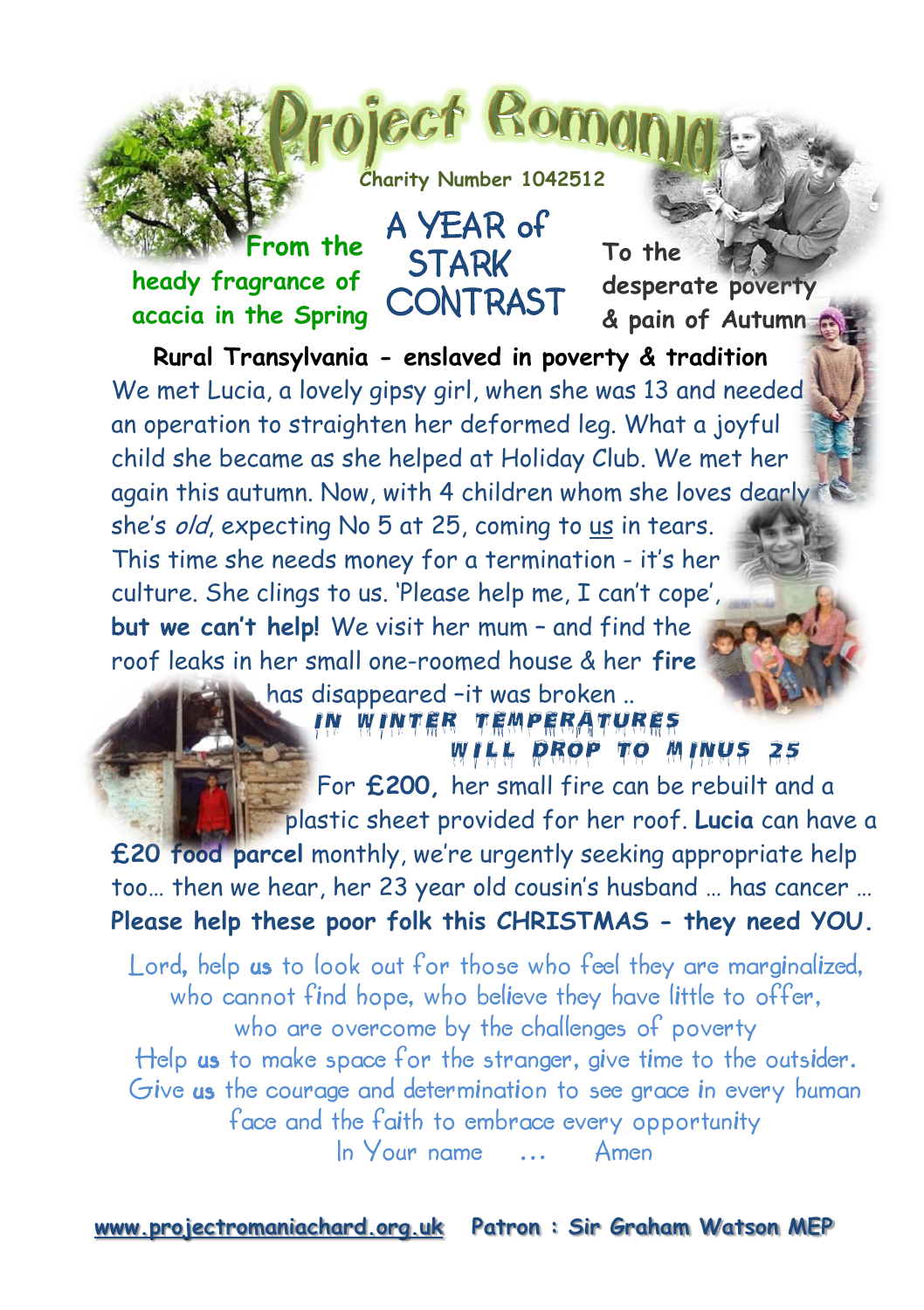## **Romania - or Bust by Peter Lansdown**

The excuse for going was 'helping Project Romania', by taking donated goods. Without this incentive we wouldn't have gone. A '4000 mile' round trip is not something you undertake lightly.



We arrived on 25<sup>th</sup> September. The border crossing was interesting, a useful introduction to how 'things are done'. We sailed through other borders but were stopped going IN to Romania, not for a van search but for a bit of pure bureaucracy. I had to submit my driving license, have my passport photocopied, 2 forms photocopied in duplicate - and pay. (I was never asked for those papers again.) But, we were in, which was more than the 100 or so lorries lined up by the road, (on the other side were an equal number waiting to get out. Unbelievable).

Romania is big. It took 24 hours to get to Seica Mare where Florin Benghea is the Romania end of the charity. Arrival is always a pleasure and welcomes over we enjoyed a most accomplished mini violin recital by Cati, his 13 year-old daughter. Then we were off to the Rainbow Centre at Buia.

Project Romania has responded to the needs of the community and adapted to change over the years. In 1991 they provided help for an orphanage in the days following Ceausescu's regime, but now the

community has different needs. The Project sponsors youngsters through school and we were privileged to meet some families. It became very clear, and was confirmed by our later travels, this is one of the poorest areas in Romania. Some families live in the most primitive of homes, desperately in need of



maintenance, with little or no sanitation, and just the ubiquitous wood-burning stove for cooking - ok if you have access to wood.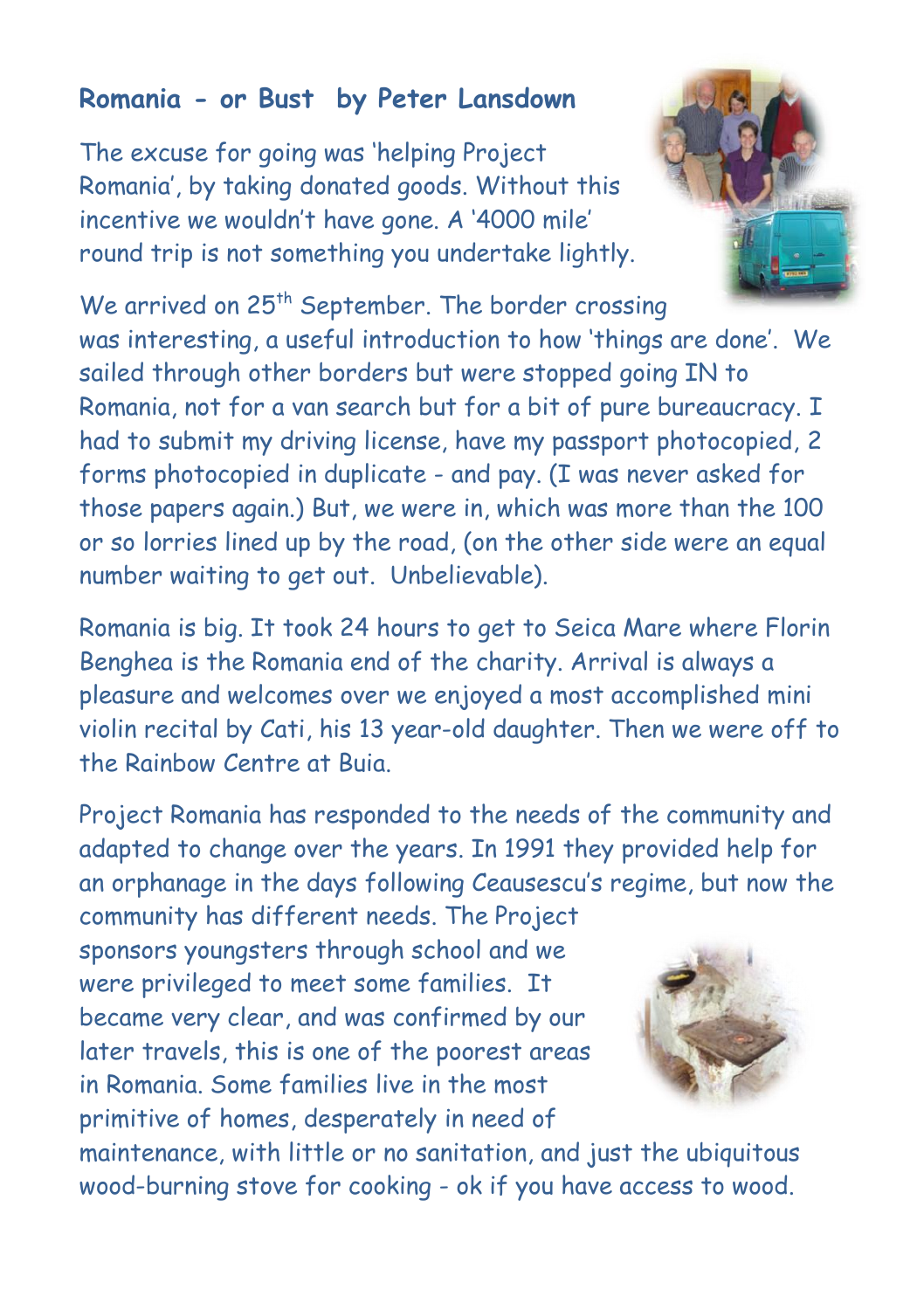The School, & the spectacle of Dawn in front of the class reminding them of "heads, shoulders, knees and toes" (complete with actions) was possibly a highlight - until we realised that the gipsies were segregated. They tend to drop out of school at 14. A lovely girl, who the charity helped in 2002, is on her  $5<sup>th</sup>$  pregnancy, aged 25. This is a Europe-wide issue needing urgent attention. The Buia gipsies seemed particularly poor, even compared to this poor society. Almost a community apart.

The Rainbow Centre provides "Village Hall" facilities. Two doctors hold a weekly surgery and are eager to see the pharmacy opening. 3 cabins have been built on the hill behind the Centre to provide modern facilities & give holiday/ respite visits to deprived &



disabled children. We had one, and used the communal facilities for washing and cooking. The wood burning stove certainly worked well & we were very comfortable and warm,

The idea of using cabins for visitors is appealing. Such an enterprise would bring visitors, money to finance the charity work & provide employment for this very poor community. Accommodation is not 'your average' & visitors couldn't be "yer ordinry" trippers either, but this part of Romania is exquisite. The countryside is heavily wooded and unspoilt, & much ancient architecture to be seen. Working horses are everywhere; field mushrooms proliferate; insects flatten themselves on your windscreen, ( pesticides are not in common use here yet). And one has centuries of culture to explore, similar to ours although at the opposite end of Europe. Saxons, Celts & Vikings came here too, just like England. The Centre has great potential but really needs someone living locally to develop it. The lease is due for renewal and the charity has some serious thinking to do … …